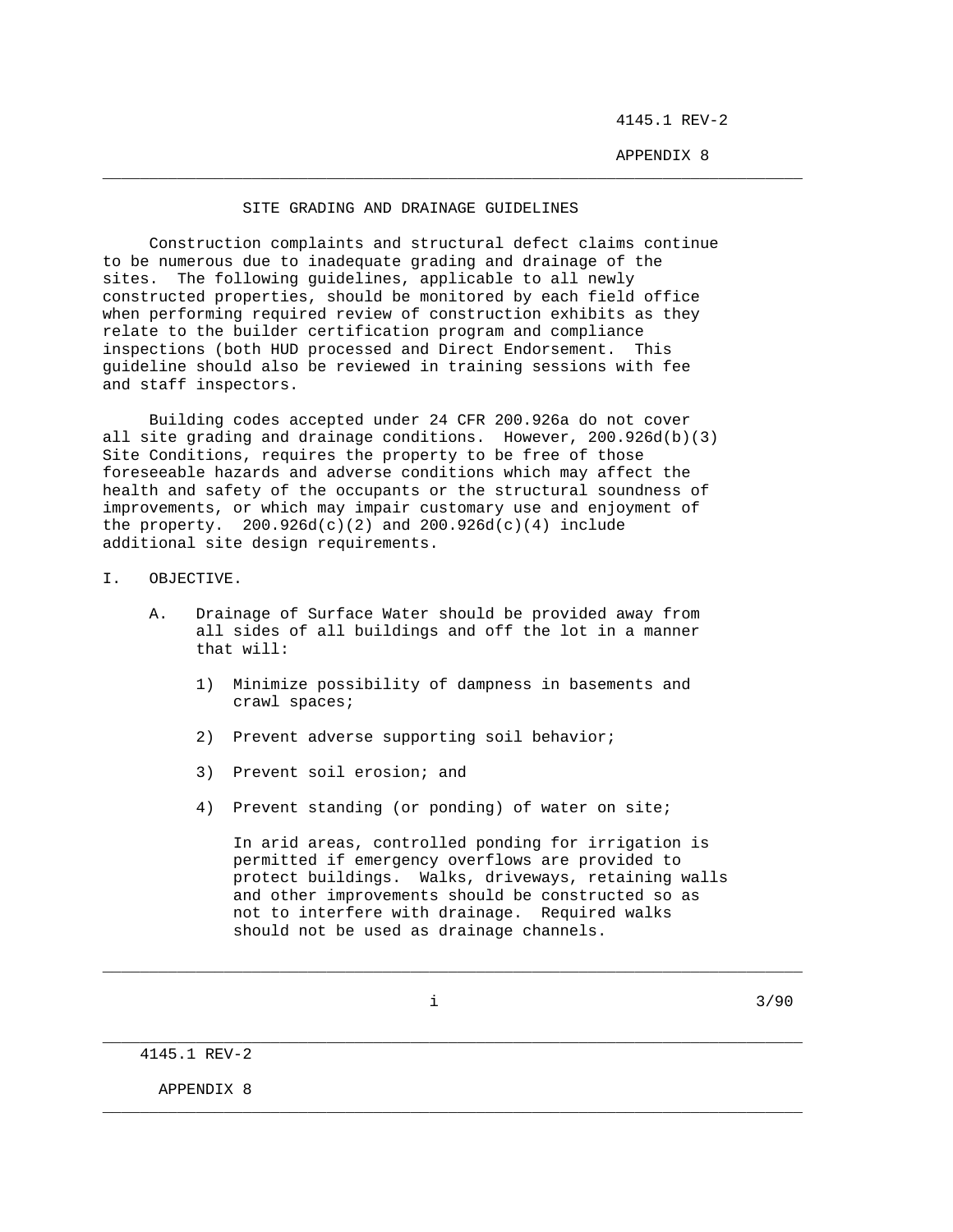- B. Site Grading and Drainage should:
	- 1) Provide suitable access from abutting street to the dwelling and any accessory buildings;
	- 2) Provide immediate diversion of water away from buildings and off the site;
	- 3) Avoid concentrating runoff onto neighboring properties where erosion or other damage may be caused;
	- 4) Provide usable outdoor space for occupants; and
	- 5) Minimize erosion.

## II. FINISH GRADING.

- A. General. All unpaved lot areas, except those preserved in an appropriate natural condition, should be fine graded to provide smooth even surfaces conforming to elevations noted below. All visible rock and debris should be removed prior to fine grading.
- B. Minimum Protective Slopes. All walls and foundations of buildings and any water-supply well should be provided with protective slopes to assure immediate drainage and diversion of surface water away from these structures and off the site.
	- 1) Provide minimum fall of 6 inches away from structure in 10 feet, except as restricted by side lot lines or other major considerations, without regard to soil type or ground frost conditions. The horizontal length of such slopes may be reduced as necessary at building corners and side yards.
	- 2) Provide at least 6 inches in 25 feet (2% gradient) in all other unpaved areas subject to ground frost, expansive soils or collapsible soils, or at least 3 inches in 25 feet (1% gradient) in unpaved areas not

\_\_\_\_\_\_\_\_\_\_\_\_\_\_\_\_\_\_\_\_\_\_\_\_\_\_\_\_\_\_\_\_\_\_\_\_\_\_\_\_\_\_\_\_\_\_\_\_\_\_\_\_\_\_\_\_\_\_\_\_\_\_\_\_\_\_\_\_\_

\_\_\_\_\_\_\_\_\_\_\_\_\_\_\_\_\_\_\_\_\_\_\_\_\_\_\_\_\_\_\_\_\_\_\_\_\_\_\_\_\_\_\_\_\_\_\_\_\_\_\_\_\_\_\_\_\_\_\_\_\_\_\_\_\_\_\_\_\_\_\_\_\_\_\_

\_\_\_\_\_\_\_\_\_\_\_\_\_\_\_\_\_\_\_\_\_\_\_\_\_\_\_\_\_\_\_\_\_\_\_\_\_\_\_\_\_\_\_\_\_\_\_\_\_\_\_\_\_\_\_\_\_\_\_\_\_\_\_\_\_\_\_\_\_\_\_\_\_\_\_

4145.1 REV-2

APPENDIX 8

(I.)

(II.B.))2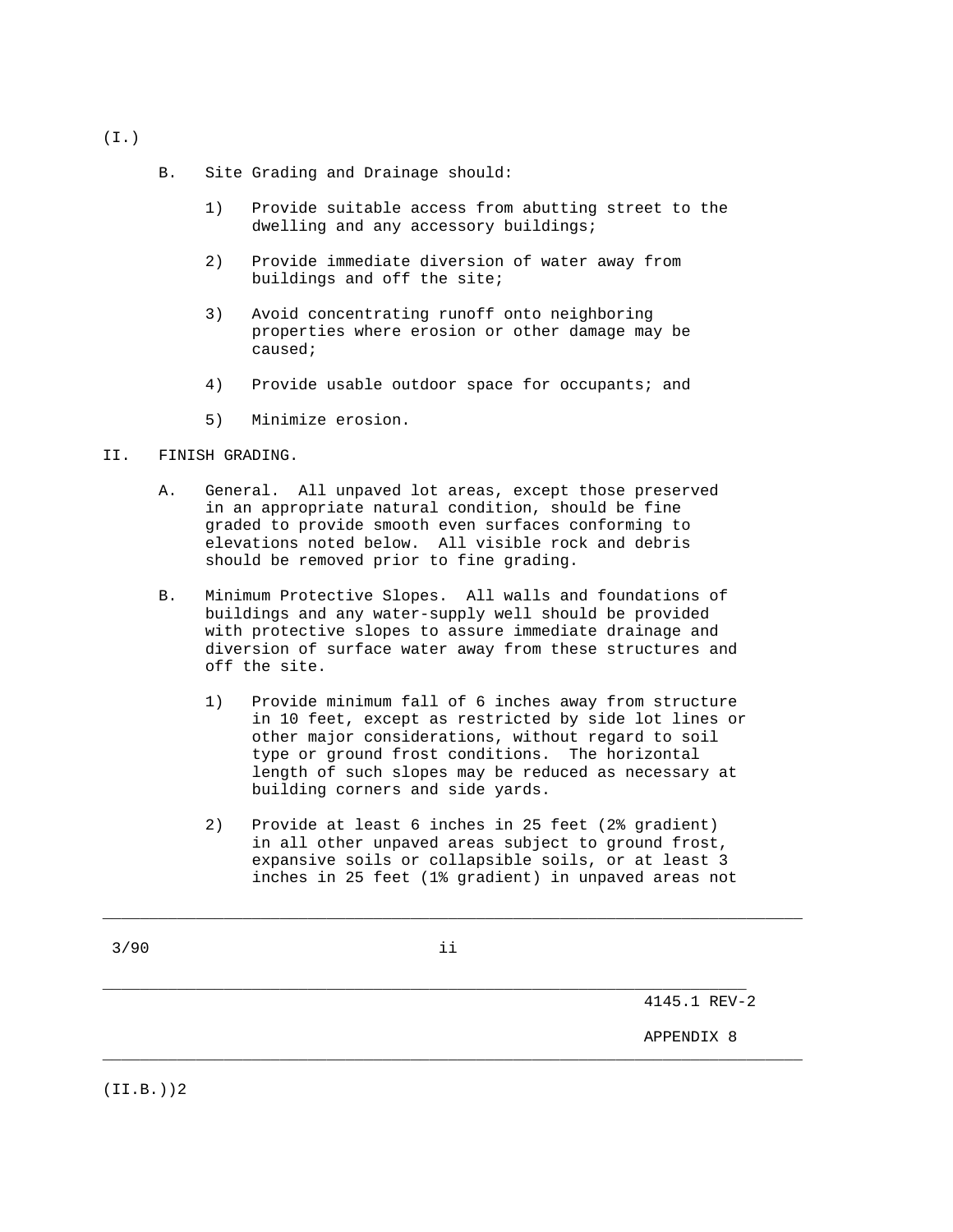subject to such conditions.

 If minimum slopes cannot be attained, paved gutters or other drainage structures may be installed as acceptable to the Director of Housing (or designee) or DE Underwriter.

- a. All unpaved areas should slope continuously at the above gradients to lower elevations off the site, or to a drainage structure on the lot.
- b. Drainage swales or valleys formed by intersecting slopes should have adequate depth, width and longitudinal gradient to carry away the maximum predictable volume of storm water runoff.
	- 1. Gradients of unpaved swales should not be less than that required above for other unpaved areas.
	- 2. Surface erosion protection should be in place to prevent accumulation of water in critical drainage swales.
- c. Where catch basins or inlets are installed, other than at required basement areaways, finish grade elevations of adjoining areas should provide for emergency surface overflow so that, in event of failure of catch basins or inlets, buildings and window wells (or areaways) will be protected against flooding.
- d. Areaways for basement windows, entrances, and garage entrances should be provided with effective drainage facilities. Catchment area should be as small as possible and must be protected from overflow of stormwater from adjacent areas.
- e. Roof drainage should discharge at least 5 feet away from building walls when expansive, collapsible or erodible soils are present.

| $1111 - 121 = -22$ |     |      |
|--------------------|-----|------|
|                    |     |      |
|                    |     |      |
|                    |     |      |
|                    | iii | 3/90 |
|                    |     |      |
|                    |     |      |
|                    |     |      |

\_\_\_\_\_\_\_\_\_\_\_\_\_\_\_\_\_\_\_\_\_\_\_\_\_\_\_\_\_\_\_\_\_\_\_\_\_\_\_\_\_\_\_\_\_\_\_\_\_\_\_\_\_\_\_\_\_\_\_\_\_\_\_\_\_\_\_\_\_\_\_\_\_\_\_

\_\_\_\_\_\_\_\_\_\_\_\_\_\_\_\_\_\_\_\_\_\_\_\_\_\_\_\_\_\_\_\_\_\_\_\_\_\_\_\_\_\_\_\_\_\_\_\_\_\_\_\_\_\_\_\_\_\_\_\_\_\_\_\_\_\_\_\_\_\_\_\_\_\_\_

4145.1 REV-2

APPENDIX 8

## (II.)

 C. Maximum Slopes. Height and steepness of slopes and maximum gradients of unpaved drainage channels should be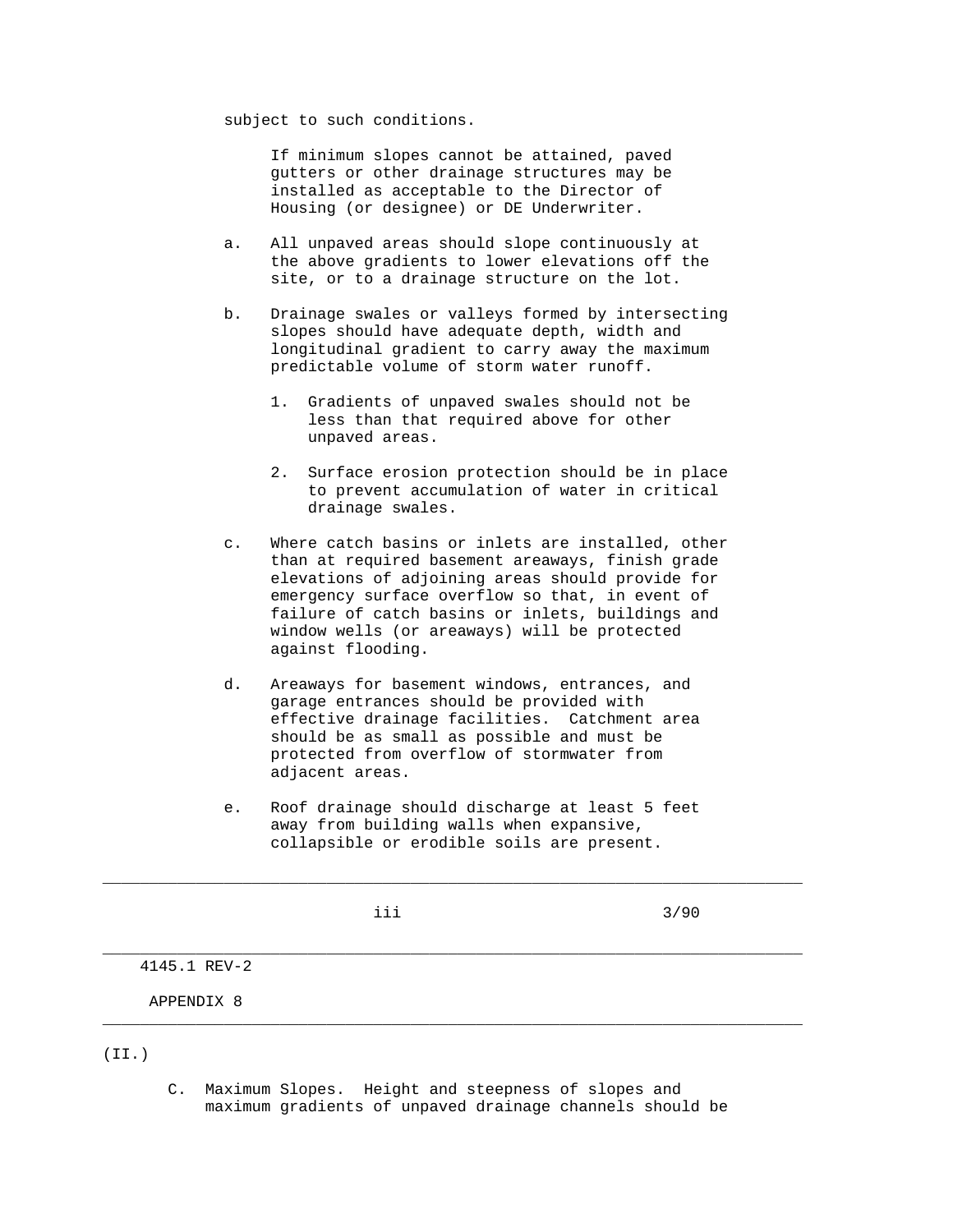such as can be satisfactorily maintained without erosion or land slippage and should provide satisfactory access to and around the structure.

- 1) For access around buildings and for maintenance of building and lot improvements, provide an area generally at least 4 feet wide with a gradient away from building no steeper than 1 in 10 (10% gradient).
- 2) Where considered necessary by Director of Housing (or designee) or DE Underwriter, precautionary measures should be taken (i.e., retaining walls, sodding or planting, etc.) to stabilize the soil.
- D. Suitable Drainage Structures such as paved gutters, drain inlets and subsurface drain lines should be installed where necessary to protect against dampness, flooding, erosion or other damage by surface water or ground water. Drainage structures should be properly connected to adequate outlets that are protected, where necessary, by recorded permanent easements.

 Perimeter foundation drains are necessary on all houses with basements or potentially habitable living space below finish exterior earth grade or in other situations where water and/or soil conditions warrant their use. Outlets must not permit backflow into subsurface drains.

## III. WALKS, STEPS AND DRIVEWAYS.

- A. General. A walk and any necessary step(s) should provide safe and convenient use from house directly to the street or to a driveway connected to a street. Walk and step construction should be of durable and appropriate material, on stable, adequately drained subgrade or bed.
- B. Walk Design.
	- 1) Gradient should not be steeper than 1 in 20 (5%) in areas subject to frequent freezing or 1 in 10 (10%) in other areas.

\_\_\_\_\_\_\_\_\_\_\_\_\_\_\_\_\_\_\_\_\_\_\_\_\_\_\_\_\_\_\_\_\_\_\_\_\_\_\_\_\_\_\_\_\_\_\_\_\_\_\_\_\_\_\_\_\_\_\_\_\_\_\_\_\_\_\_\_\_\_\_\_\_\_\_

 $3/90$  iv

\_\_\_\_\_\_\_\_\_\_\_\_\_\_\_\_\_\_\_\_\_\_\_\_\_\_\_\_\_\_\_\_\_\_\_\_\_\_\_\_\_\_\_\_\_\_\_\_\_\_\_\_\_\_\_\_\_\_\_\_\_\_\_\_\_\_\_\_\_

4145.1 REV-2

APPENDIX 8

(III.B.)

 2) Cross-slope should be adequate for immediate drainage of surface water off the walk; required walk must not be used as a drainage channel.

\_\_\_\_\_\_\_\_\_\_\_\_\_\_\_\_\_\_\_\_\_\_\_\_\_\_\_\_\_\_\_\_\_\_\_\_\_\_\_\_\_\_\_\_\_\_\_\_\_\_\_\_\_\_\_\_\_\_\_\_\_\_\_\_\_\_\_\_\_\_\_\_\_\_\_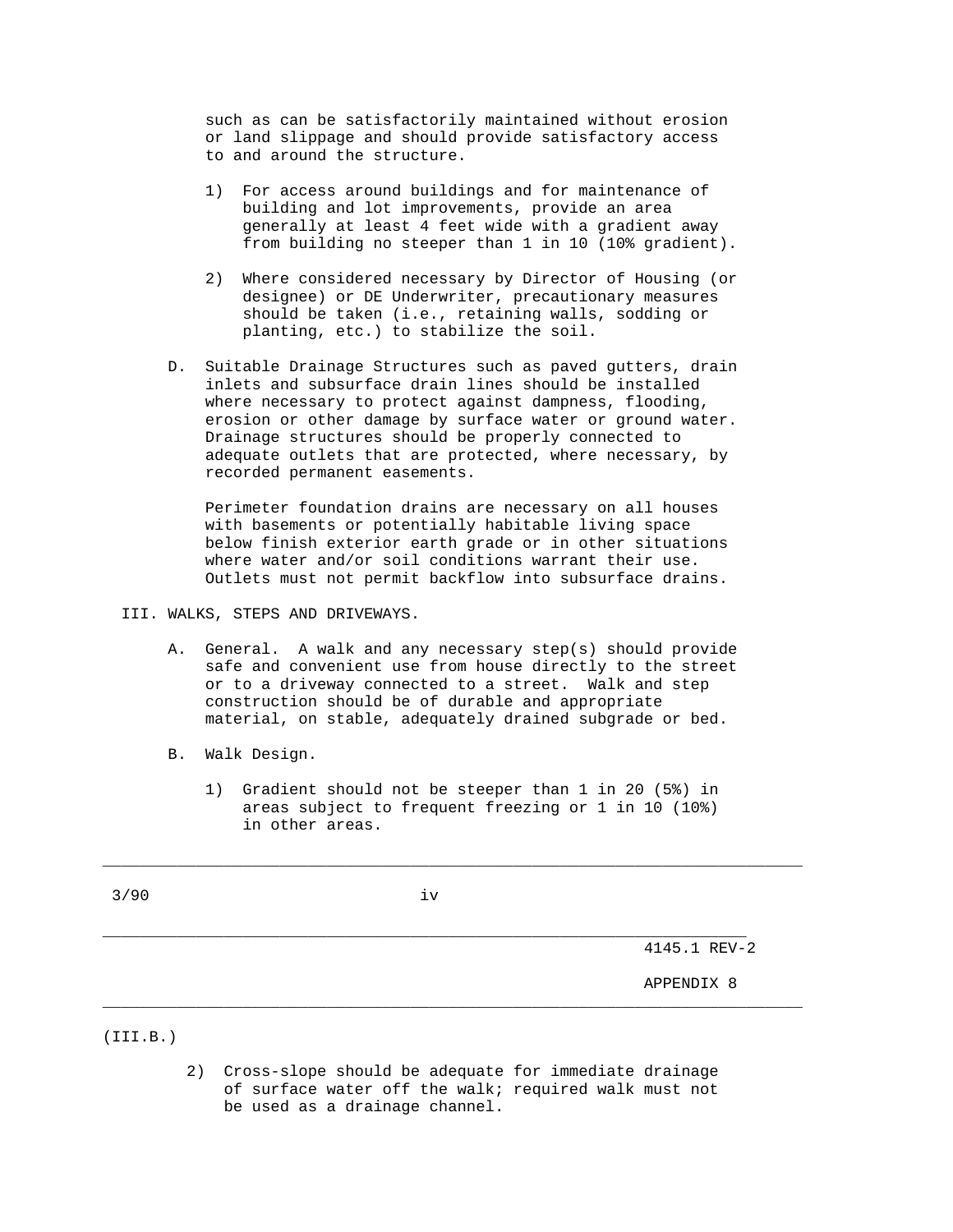3) Walk surfaces should be at or below adjacent ground elevations.

C. Step Design.

- 1) Width should not be less than width of walk that is served.
- 2) A single step in a walk and any flight of steps of more than 5 feet total rise should be avoided wherever practical; substantial handrail of durable construction must be provided if more than a 30-inch rise in a single flight.
- D. Driveway should be provided from street or alley to the garage or carport, if any; if no garage or carport, a driveway will generally extend to rear line of dwelling. In case of unusual difficulty or hardship, other parking space acceptable to Director of Housing (or designee) or DE Underwriter may be provided.

 Construction should be with suitable subgrade, base, drainage and surfacing so as to be durable under the use and maintenance contemplated.

- 1) Longitudinal gradient should not be less than one percent nor steeper than permitted for walks if driveway is also used as a required walk. If used only as a driveway, no less than one percent (1%) and no steeper than 1 in 7 (14%), except that in areas of heavy snow fall or ice build-up, longitudinal gradient should not be steeper than 7%. Crown, or cross slope, should not be greater than 5%.
- 2) Grade transitions should be provided at top and bottom of a steep driveway to prevent dragging of vehicle undercarriage or bumper guards.
- 3) Gradient of a required parking space should not be steeper than 1 in 20 (5%) nor less than one percent.

\_\_\_\_\_\_\_\_\_\_\_\_\_\_\_\_\_\_\_\_\_\_\_\_\_\_\_\_\_\_\_\_\_\_\_\_\_\_\_\_\_\_\_\_\_\_\_\_\_\_\_\_\_\_\_\_\_\_\_\_\_\_\_\_\_\_\_\_\_\_\_\_\_\_\_

\_\_\_\_\_\_\_\_\_\_\_\_\_\_\_\_\_\_\_\_\_\_\_\_\_\_\_\_\_\_\_\_\_\_\_\_\_\_\_\_\_\_\_\_\_\_\_\_\_\_\_\_\_\_\_\_\_\_\_\_\_\_\_\_\_\_\_\_\_

 $\sqrt{3/90}$ 

4145.1 REV-2

APPENDIX 8

 SITE PHOTOGRAPHS \*\*\*\*\*\*\*\*\*\*\*\*\*\*\*\*\*\*\*\*

\_\_\_\_\_\_\_\_\_\_\_\_\_\_\_\_\_\_\_\_\_\_\_\_\_\_\_\_\_\_\_\_\_\_\_\_\_\_\_\_\_\_\_\_\_\_\_\_\_\_\_\_\_\_\_\_\_\_\_\_\_\_\_\_\_\_\_\_\_\_\_\_\_\_

\_\_\_\_\_\_\_\_\_\_\_\_\_\_\_\_\_\_\_\_\_\_\_\_\_\_\_\_\_\_\_\_\_\_\_\_\_\_\_\_\_\_\_\_\_\_\_\_\_\_\_\_\_\_\_\_\_\_\_\_\_\_\_\_\_\_\_\_\_\_\_\_\_\_\_